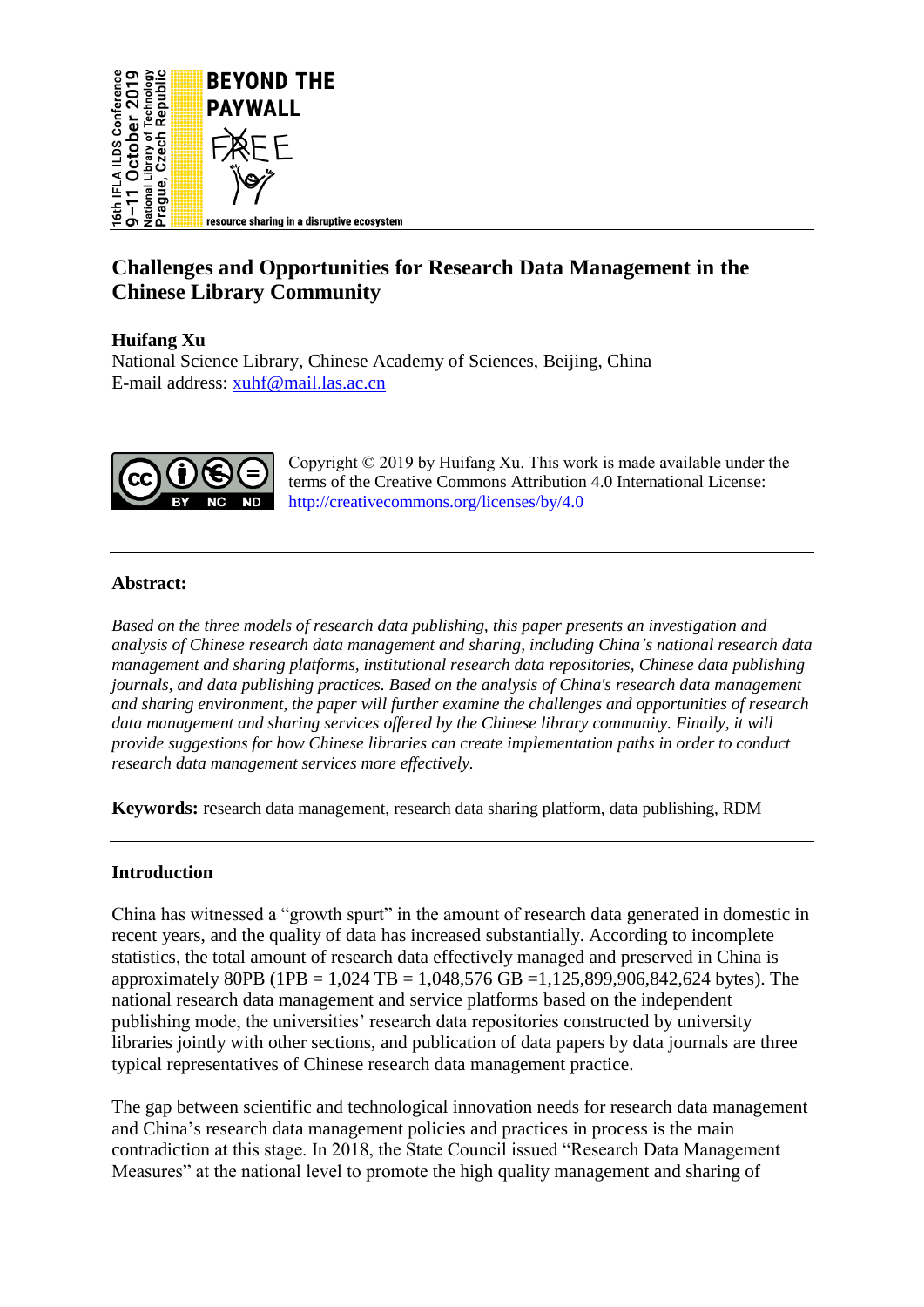Chinese research data. For libraries, what is the library's role in the development of the national research data management? How to find the new emerging point of appropriate service development? The library's accurate role in positioning, strategic planning, and deployment will be critical in the next stage of development.

#### **China's research data management related policy system**

China joined the Committee on Data for Science and Technology (CODATA) in 1984 and established the CODATA China Committee.<sup>[1]</sup> In 2001, the Ministry of Science and Technology proposed to the State Council the "Implementation of Research Data Sharing Projects to Enhance National Science and Technology Innovation Capabilities." In 2002, the implementation of research data sharing projects began. <sup>[2]</sup> In 2006, the State Council issued the "National Medium- and Long-Term Science and Technology (S&T) Development Plan (2006-2020)" proposing the development of digital S&T platform to promote the sharing of research data.<sup>[3-4]</sup> In 2008, the Ministry of Science and Technology issued the "Converging and Management Measures for the Data of Projects in the Resource and Environmental Fields of the National Key Basic Research and Development Program," which implemented the converging and sharing of batch data. [5] After that, the Ministry of Land and Resources and other ministries successively released management methods for data management and sharing in various disciplines and fields.  $[7-10]$  In 2015, the State Council issued the "Action" Plan for the Promotion of Big Data Development" and proposed actively promoting open data and sharing of research data obtained and generated by public welfare research supported by the state's public finances.  $[11]$  Later, the Ministry of Agriculture, the Ministry of Land and Resources, and the Ministry of Transport issued implementation policy documents on the development of data applications in agriculture, land and resources, and transportation, respectively. [12-16, 17-19] In 2016, the State Council issued the Interim Measures for the Management of Government Information Resources Sharing. [17] The above-mentioned policies issued by the State Council are mostly guiding policies; the policies issued by ministries are both guiding and operational and are mostly data management methods or data norms and standards.

In 2018, the General Office of the State Council issued the "Research Data Management Measures" as the first national level policy to regulate the management and sharing of research data, the policy focused mainly on responsibility, research data collection, exchange and preservation, sharing and utilization, and confidentiality and security.<sup>[20]</sup> In February 2019, the Chinese Academy of Sciences issued the "Research Data Management and Open Sharing Method of the Chinese Academy of Sciences (Trial)," a policy which operates at the research institution level and which clarified the overall principles, responsibilities, management requirements, guarantee mechanisms, security and confidentiality of research data management and open sharing. [21]

The policies mentioned are mostly formulated by the State Council or national ministries and commissions. Compared to the data management policy systems in some other countries, the research project funding agency is responsible for formulating specific policies for funded research projects, including regulations on the responsibility of the researcher undertaking a project, research data ownership, scope and duration, sharing methods, rights and obligations, and publishing and citation mechanisms. The research institutions are responsible for the management and the creation of sharing policies for their own data, including intellectual property rights, academic norms, data confidentiality, data quality guarantees, researcher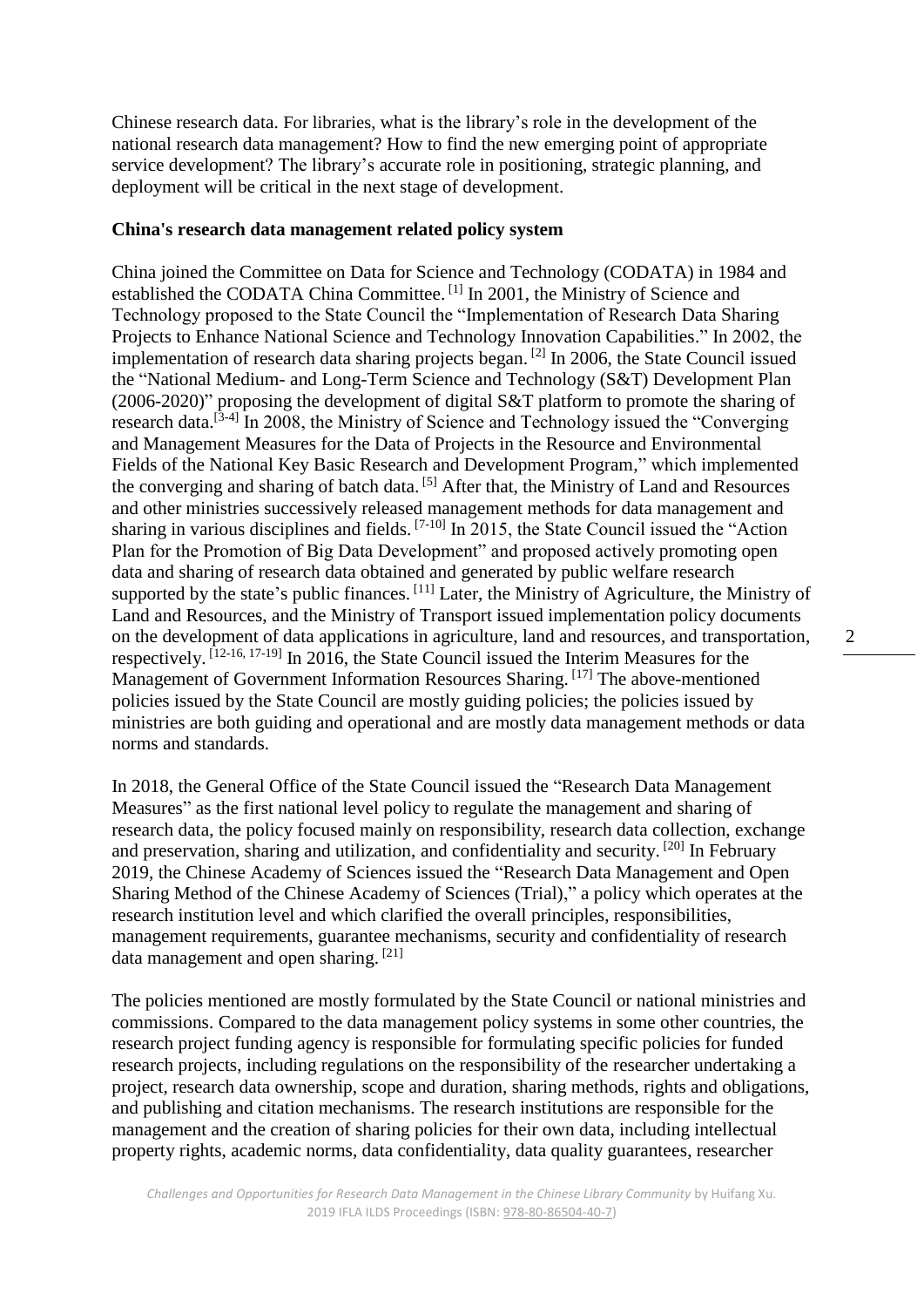duties and responsibilities, data preservation, and so on.<sup>[22]</sup> It can be predicted that research project funding agencies and research institutions will release data management policies and methods for the projects or institutions funded, Which will be supplementary policies to the "Research Data Management Measures" to further clarify data standards, intellectual property and ownership rights, and duration of open availability, and publishing and citation mechanisms and so on.

| Policymaker                                                  | Policy name                                                                                                                                       | <b>Release</b><br>date | <b>Policy attributes</b>       |
|--------------------------------------------------------------|---------------------------------------------------------------------------------------------------------------------------------------------------|------------------------|--------------------------------|
| The Chinese<br>Academy of<br>Sciences                        | Research data management and open<br>sharing measures for the Chinese<br>Academy of Sciences                                                      | 2019.2                 | Research<br>institution policy |
| National<br><b>Standards</b><br>Committee                    | Information technology research data<br>reference (GB/T 35284-2017)                                                                               | 2018.7                 | National policy                |
| The State<br>Council                                         | Research data management measures                                                                                                                 | 2018.3                 | National policy                |
| <b>State Oceanic</b><br>Administration                       | Management measures of polar survey<br>data in China                                                                                              | 2018.3                 | Industry policy                |
| National<br>Defense<br>Science and<br>Technology<br>Industry | Interim management measures for satellite<br>remote sensing data for major projects<br>involving a high-resolution earth<br>observation system    | 2018.1                 | Project policy                 |
| The State<br>Council                                         | Interim sharing and management<br>measures for government information<br>resources                                                                | 2016.9                 | National policy                |
| Ministry of<br>Transport                                     | Implementation comments on promoting<br>the open sharing of data resources in the<br>transportation industry                                      | 2016.8                 | Industry policy                |
| Ministry of<br>Land and<br>Resources                         | Notice on Printing and Distributing<br>Implementation Opinions for Promoting<br>the Development of Big Data<br>Applications of Land and Resources | 2016.7                 | Industry policy                |
| General Office<br>of the State<br>Council                    | Notice of the implementation opinions for<br>promoting and regulating the application<br>of big data in health care                               | 2016.6                 | Industry policy                |
| The Ministry<br>of Agriculture                               | Implementation opinions for promoting<br>the development of big data in agriculture<br>and rural areas                                            | 2016.6                 | Industry policy                |

|  | Table 1: Policies related to research data management and sharing services |
|--|----------------------------------------------------------------------------|

*Challenges and Opportunities for Research Data Management in the Chinese Library Community* by Huifang Xu. 2019 IFLA ILDS Proceedings (ISBN[: 978-80-86504-40-7\)](https://www.techlib.cz/en/84026)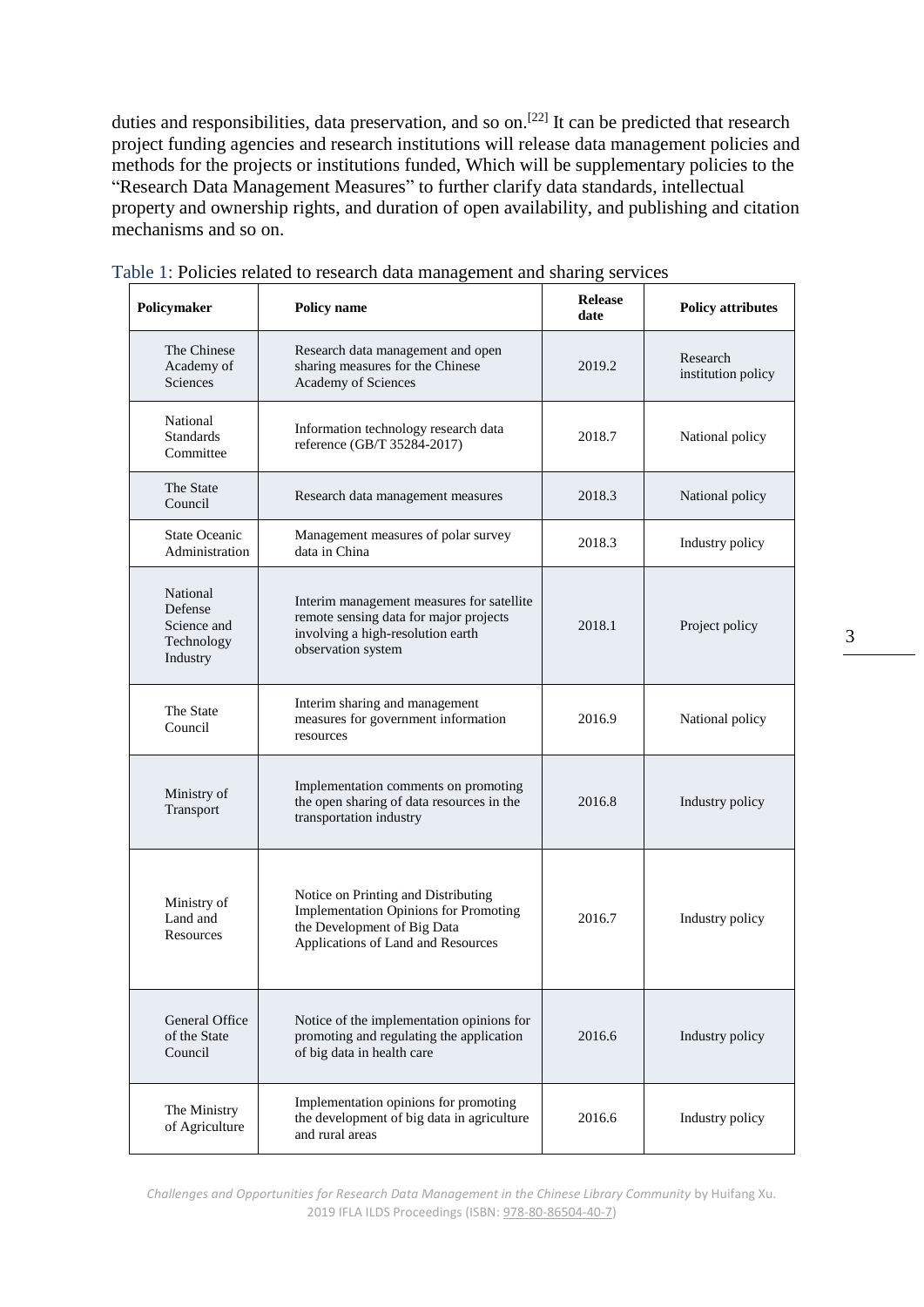| National<br>Marine<br>Information<br>Center                                                                                                  | Procedures for sharing marine<br>ecological/environmental monitoring data<br>(trial)                                                                                                                                                                                                                                         | 2015.12 | Industry policy |  |
|----------------------------------------------------------------------------------------------------------------------------------------------|------------------------------------------------------------------------------------------------------------------------------------------------------------------------------------------------------------------------------------------------------------------------------------------------------------------------------|---------|-----------------|--|
| The State<br>Council                                                                                                                         | Action plan for promoting big data<br>development                                                                                                                                                                                                                                                                            | 2015.9  | National policy |  |
| China<br>Meteorologica<br>1<br>Administration                                                                                                | <b>Administration Measures for</b><br>meteorological information services                                                                                                                                                                                                                                                    | 2015.3  | Industry policy |  |
| Hydrographic<br>Bureau of the<br>Ministry of<br>Water<br>Resources                                                                           | Management measures of research data<br>sharing of hydrology and water resources<br>(trial)                                                                                                                                                                                                                                  | 2011.7  |                 |  |
| <b>State Oceanic</b><br>Administration                                                                                                       | Implementation Opinions for data sharing<br>of marine environmental monitoring                                                                                                                                                                                                                                               |         | Industry policy |  |
| Ministry of<br>Land and<br>Resources                                                                                                         | Interim management measures for land<br>and resources data                                                                                                                                                                                                                                                                   | 2010.9  | Industry policy |  |
| China<br>Meteorologica<br>1<br>Administration                                                                                                | Management measures for sharing<br>meteorological data<br>Interim Converging and Management<br>Ministry of<br>Measures for the Data related to Projects<br>Science and<br>Technology,<br>in the Resource and Environmental Fields<br>Ministry of<br>of the National Key Basic Research and<br>Finance<br>Development Program |         | Industry policy |  |
|                                                                                                                                              |                                                                                                                                                                                                                                                                                                                              |         | Project policy  |  |
| China<br>Earthquake<br>Administration                                                                                                        | Sharing and management measures for<br>seismic research data                                                                                                                                                                                                                                                                 | 2006.7  | Industry policy |  |
| Outline of the national program for<br>The State<br>medium and long-term scientific and<br>Council<br>technological developments (2006-2020) |                                                                                                                                                                                                                                                                                                                              | 2006.2  | National policy |  |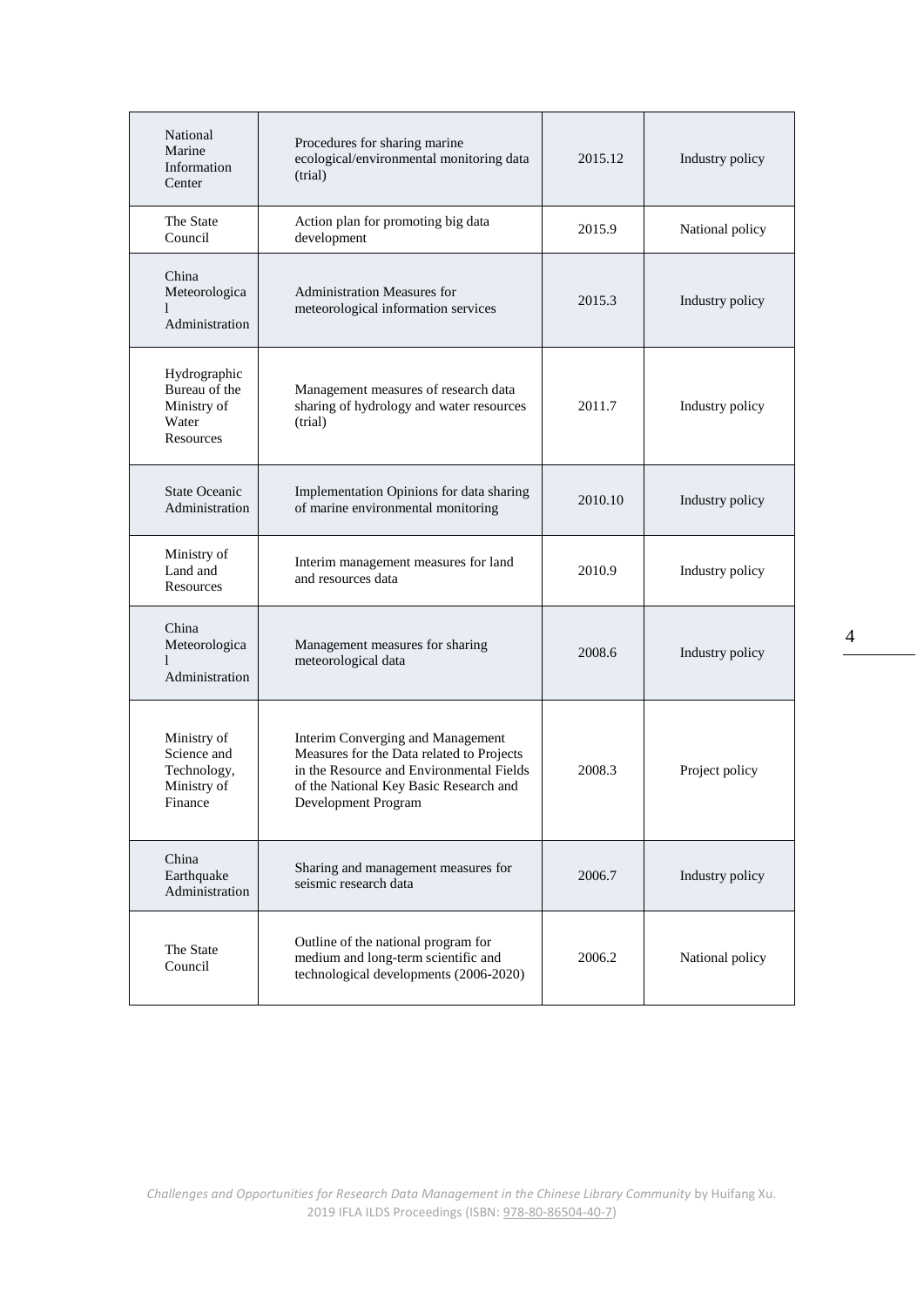#### **National research data management and sharing platform based on independent publishing mode**

With the implementation of the research data sharing project by the Ministry of Science and Technology in 2002, the Ministry of Science and Technology and the Ministry of Finance have supported the establishment of national science and technology resource and sharing platforms in eight areas: Basic science, agriculture, forestry, oceanography, meteorology, seismology, earth science, and population and health. The data from the eight platforms come from long-term systematic observation and monitoring, national science and technology plan projects, scientific investigations, major research facilities, major scientific projects, and so on. On June 11, 2019, the Ministry of Science and Technology and the Ministry of Finance carried out optimization and adjustment work on the original national platforms and twenty national science data centers were established, the National High-Energy Physical Science Data Center, the National Genome Science Data Center, the National Microbial Science Data Center, and the National Space Science were formed to conduct research together with the Data Center, National Astronomical Science Data Center, National Earth Observation Data Center, National Polar Science Data Center, National Qinghai-Tibet Plateau Science Data Center, National Ecological Science Data Center, National Material Corrosion and Protection Science Data Center, National Glacial Frozen Soil Desert Research Data Center, National Meteorology Science Data Center, National Earth System Science Data Center, National Population Health Science Data Center, National Basic Science Public Science Data Center, National Agricultural Science Data Center, National Forestry and Grassland Science Data Center, National Meteorological Science Data Center, and the National Marine Science Data Center.<sup>[23]</sup> The former eight research data management and sharing platforms and twenty national science data centers belong to the data independent publishing mode.  $[24]$  The eight platforms are shown in Table  $2$ .<sup>[25-32]</sup> The eight platforms and twenty data centers were established in order to integrate research data from various departments, localities and units, and to make full use of international research data resources, develop a series of data sets and products, and to build an intelligent and networked research data management and sharing service system for the whole society.<sup>[33]</sup>

The system architecture of the eight research data management and sharing platforms is distributed into center- disciplinary or regional sub-centers. They integrate decentralized research data and provide "one-stop" discovery services. However, the disadvantage of integration here mostly means providing a link address instead of true data fusion with the exception of the Earth System Data Platform, which provides an "International Data Resources" search function. Furthermore, most of the platforms only index data and data sets and rarely use the uniform resource identifier (URI) to name data entities.

The eight platforms adopted discipline-specific metadata standards with high levels of specificity instead of common metadata standards such as Dublin Core (DC) or the DataCite Metadata Schema. Thus, the metadata fields for each platform are quite different. Keywords describe the subjects/themes of data housed on the platforms and these keywords are searchable. However, the data standards and regulations for each platform do not have corresponding specifications for keywords and most of them use free-word indexing.

Each platform has its own data standards and regulations. The earth science data platform even has published books about the standard specifications for the platform. Three types of regulations were developed for the platforms. The first type is regulations related to the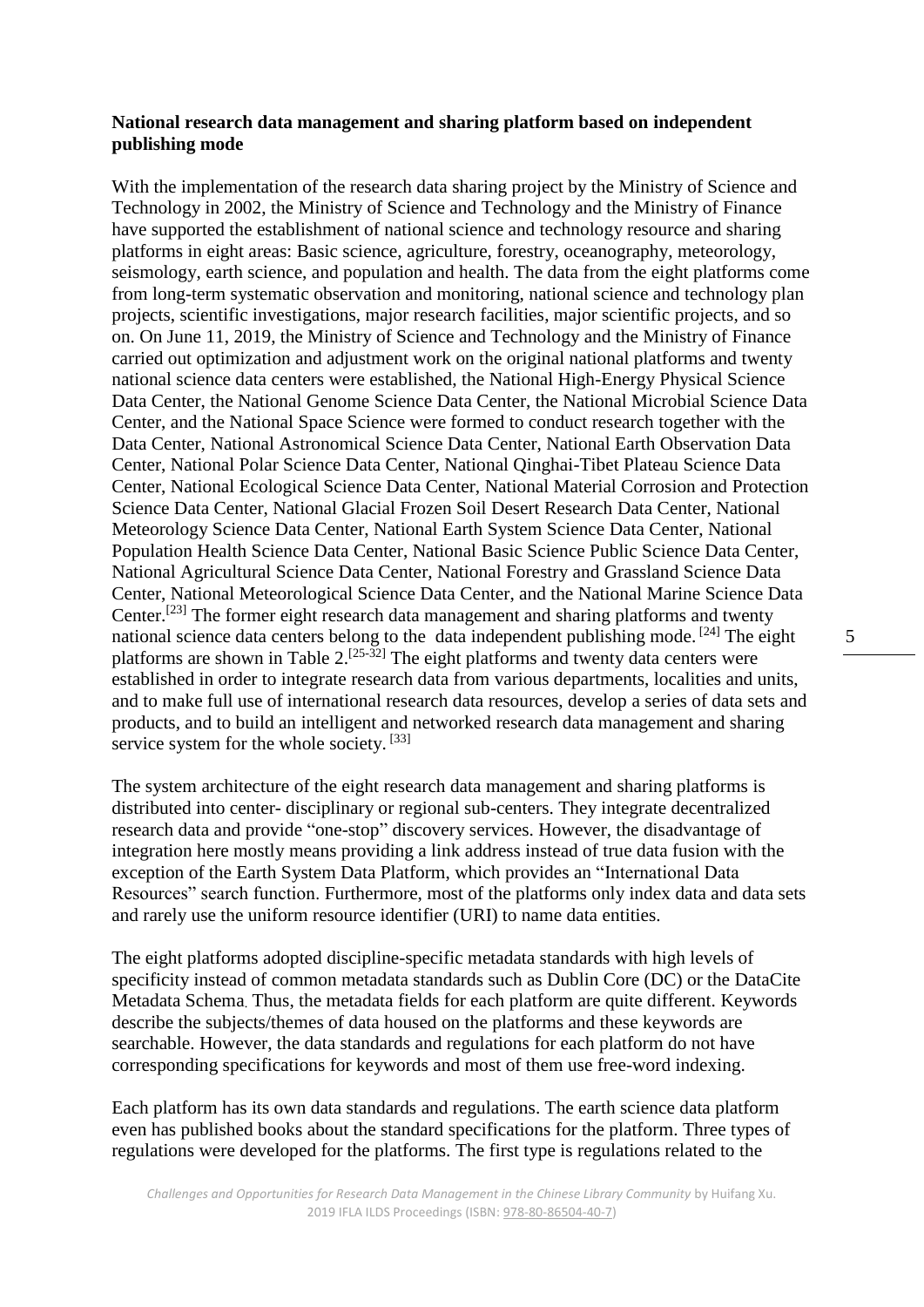operation of a platform: Platform operation management specifications, data sharing regulations, data management methods, and so on. Another type of regulations set data management standards including data collection standards, data quality control specifications, data recording specification, data classification and coding standards, metadata standards, data submission procedure specifications, and exchange format specification. The last set of regulations involves platform development and user service regulations such as data classification systems, software coding specifications, platform interface specifications, and data sharing service specifications. Approximately 18 national research data standards related to these eight fields have been formed, such as the Basic Regulations for Basic Geographic Information Standards (GB21139-2007) and Soil Science Data Metadata (GB/T 32739- 2016).

When compared to the four-stage research data management life cycle suggested by the UK Data Monitoring Center  $(DCC)^{[34]}$  and the UK Data Archive's  $^{[35]}$  six-stage research data management life cycle he, the platforms in China provide functions for data creation and processing, data collection, data storage, data sharing and access control, as well as data analysis and data visualization but lack research data management planning functions. This is because the aforementioned Chinese policies focus primarily on the preservation and sharing of research data and do not include requirements for submitting data management plans in the early stages of a research project.

The platforms support user services such as user registration, search and browsing, downloading data, and data usage applications. However, the scope and quantity of data access by non-registered users is limited and users must submit an application and be authorized to access APIs. The data service volume for each platform is at the TB (1TB=1024GB, 1B=8bit) level, but the download volume for most platforms stays at the GB (1GB=1024MB, 1B=8bit) level. This indicates the sharing services should be improved.

| N <sub>0</sub> | <b>Platform</b><br><b>Name</b>                                   | <b>Institution</b>                                                                   | <b>Administration</b><br><b>Department</b>  | <u>ັ</u><br><b>URL</b>             | <b>Amount of</b><br>databases<br>and data | Data<br>service<br>volume                                                                                             |
|----------------|------------------------------------------------------------------|--------------------------------------------------------------------------------------|---------------------------------------------|------------------------------------|-------------------------------------------|-----------------------------------------------------------------------------------------------------------------------|
| $\mathbf{1}$   | National<br>Population<br>and Health<br>Science Data<br>Platform | Chinese<br>Academy of<br>Medical<br>Sciences                                         | Health and family<br>planning<br>commission | http://www.nc<br>$\frac{mi.cn}{m}$ | volume<br>7192.38 TB                      | None                                                                                                                  |
| $\overline{2}$ | National<br>Earth System<br>Science Data<br>Platform             | Institute of<br>Geoscience<br>and<br>Resources,<br>Chinese<br>Academy of<br>Sciences | Chinese Academy<br>of Sciences              | http://www.ge<br>odata.cn          | 24,431,150.08<br>TB                       | Number of<br>platform<br>users:<br>115,206<br>Page views:<br>21,539,917<br>Total<br>service<br>quantity:<br>530.25 TB |
| 3              | National<br>Forestry<br>Science Data<br>Platform                 | Chinese<br>Academy of<br>Forestry                                                    | <b>State Forestry</b><br>Aadministration    | http://www.cf<br>sdc.org           | 1,682.06 TB                               | User visits:<br>1,162,980<br>Registered<br>users:<br>31,298                                                           |

Table 2: National research data management and sharing platforms

*Challenges and Opportunities for Research Data Management in the Chinese Library Community* by Huifang Xu. 2019 IFLA ILDS Proceedings (ISBN[: 978-80-86504-40-7\)](https://www.techlib.cz/en/84026)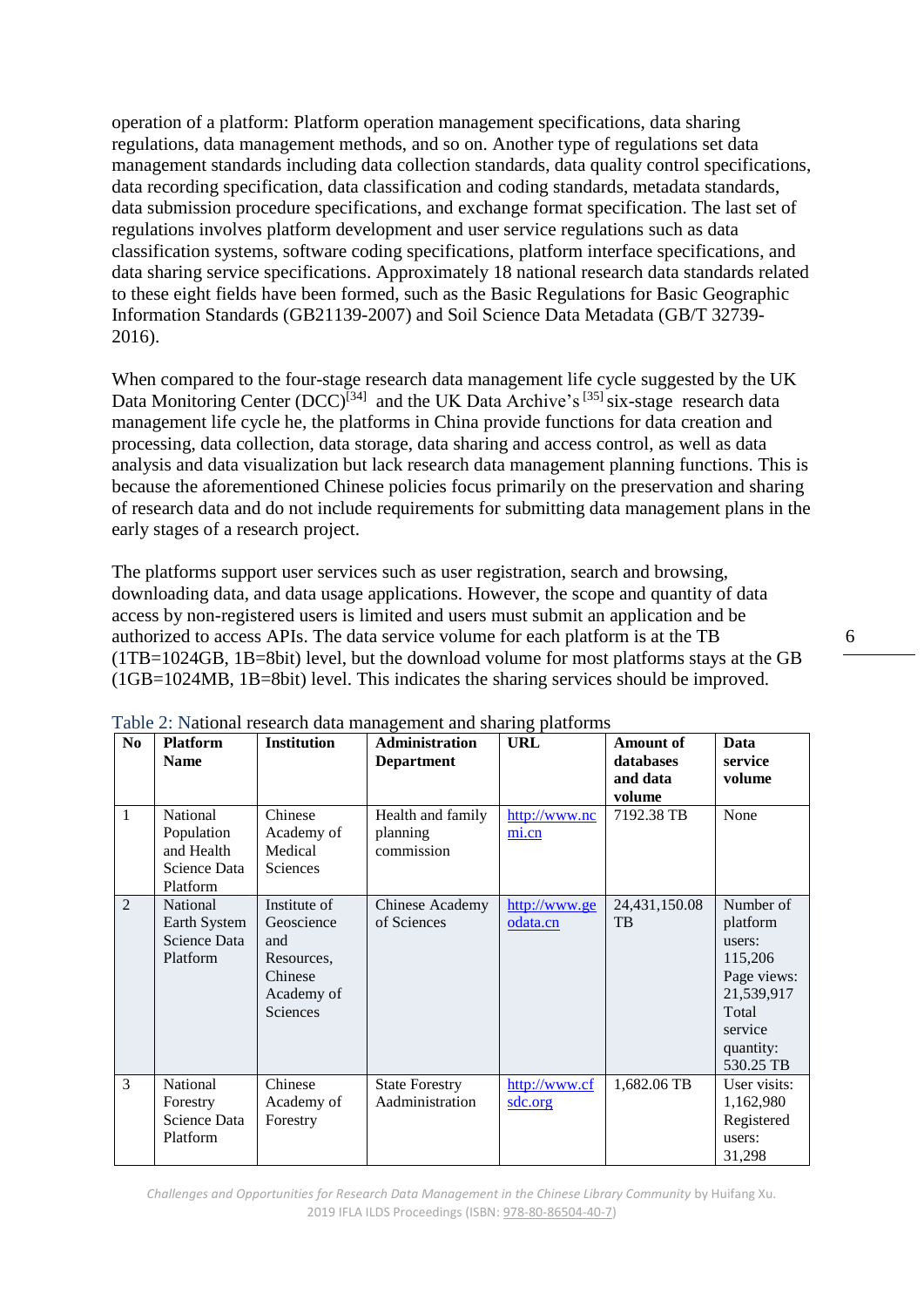|                |                                                                            |                                                                                                   |                                           |                               |                                                                                         | Downloads:<br>52GB                                                                                                                                            |
|----------------|----------------------------------------------------------------------------|---------------------------------------------------------------------------------------------------|-------------------------------------------|-------------------------------|-----------------------------------------------------------------------------------------|---------------------------------------------------------------------------------------------------------------------------------------------------------------|
| $\overline{4}$ | National<br>Agricultural<br>Science Data<br>sharing<br>Service<br>Platform | Institute of<br>Agricultural<br>Information,<br>Chinese<br>Academy of<br>Agricultural<br>Sciences | The Ministry of<br>Agriculture            | http://www.ag<br>ridata.cn    | 686, 362. 15<br>TB                                                                      | Total<br>downloads:<br>1,685 GB<br>Total visits:<br>2,342,005<br>times<br>Registered<br>users:<br>26,010                                                      |
| 5              | National<br>Seismic<br>Science Data<br>Platform                            | China<br>Earthquake<br>Network<br>Center                                                          | China Earthquake<br>Administration        | http://data.ear<br>thquake.cn | 11,912 TB                                                                               | Registered<br>user: 94,212<br>Service<br>quantity:<br>93.53TB;<br>Service<br>projects:<br>2,453                                                               |
| 6              | National<br>Meteorology<br>Science Data<br>Platform                        | National<br>Meteorologica<br>1 Information<br>Center                                              | China<br>Meteorological<br>Administration | http://data.cm<br>a.cn        | 1,051,116 TB                                                                            | None                                                                                                                                                          |
| $\overline{7}$ | National<br><b>Basic</b><br>Science Data<br>Platform                       | Computer<br>Network<br>Information<br>Center,<br>Chinese<br>Academy of<br><b>Sciences</b>         | Chinese Academy<br>of Sciences            | http://www.ns<br>data.cn      | 77,546.83 TB<br>Relational<br>data volume:<br>7.28GB<br>File data<br>volume:<br>46.83TB | Total<br>number of<br>visitors:<br>25,814,832<br>Cumulative<br>visits:<br>702,267,72<br>$\overline{2}$<br>Cumulative<br>downloads:<br>795,761.95<br><b>GB</b> |
| 8              | National<br>Marine<br>Science Data<br>Platform                             | National<br>Marine<br>Information<br>Center                                                       | Oceanic<br>Administration                 | http://mds.nm<br>dis.org.cn   | 1,580.75 TB                                                                             | Page views:<br>197,396<br>times                                                                                                                               |

#### **University data repositories based on the independent data publishing model**

Beside the platforms mentioned above, university libraries have practices related to institutional data repositories (data management and sharing platforms), including Peking University, Fudan University, Wuhan University, and the Shanghai Foreign Studies University<sup>[36-39]</sup> (see Table 3). The data repository of Fudan University is not led by the library, but the library provides data management related consulting and training services. The other three repositories are mainly led by the library. For its repository, Wuhan University uses DSpace and the other three libraries use Dataverse. In terms of the volume of data, the digital scholarship research platform at the Shanghai Foreign Studies University Library has the largest data space and data set, with 5,108 data sets. The Wuhan University repository is a demonstration project of research data management platforms for colleges and 7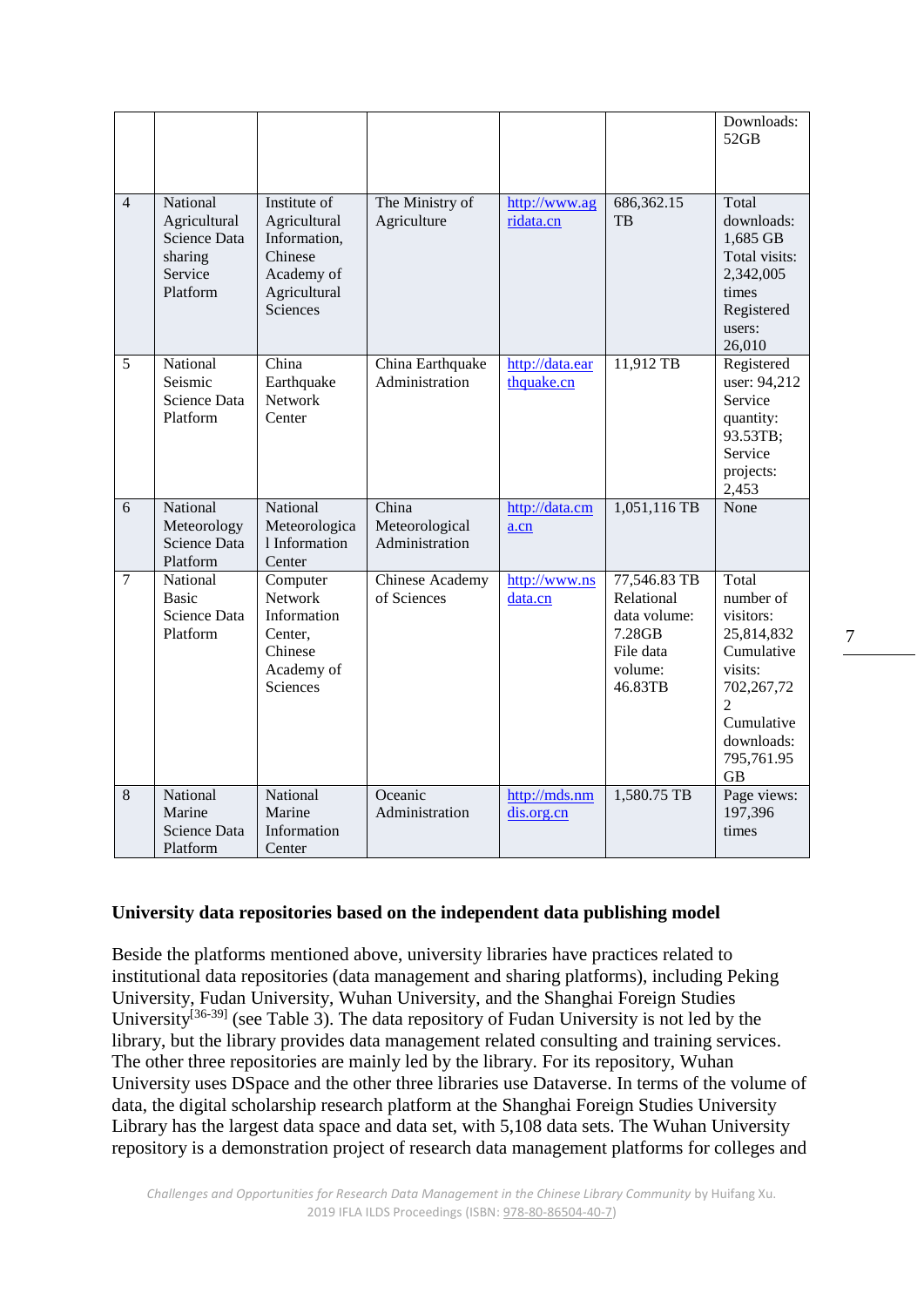universities and has only 9 data sets The number of data sets in the other two data repositories is under 1,000. The Peking University, Fudan University, and Wuhan University data repositories support both social science and natural science data management; the Shanghai Foreign Studies University Library digital scholarship platform mainly supports social science data management. These four repositories (with the exception of the Wuhan University repository, which only supports data storage and preservation), support data creation and management, data collection, data storage, access control, and data analysis and visualization. All four repositories support retrieving, browsing, and download services. The Fudan University and Shanghai Foreign Studies University repositories have data standards, data utilization and sharing specifications, data access and citation specifications, and so on., but the other two repositories do not. All four provide data management-related consulting and training services.

In addition to the research data repositories supported by these four libraries, some universities also have other databases or data management platforms such as the China Economic and Social Data Center at Tsinghua University, the Academic Research Database Sharing Program at Zhongshan University, and the China National Survey Database at the Renmin University of China.<sup>[40]</sup> However, the data on these platforms is mainly social science data and survey data, so the data structure is relatively simple and will not be discussed further here.

| Data                   | <b>Implementing</b> | <b>Resources</b> | Data services     | Data policy       | <b>Technology</b> |
|------------------------|---------------------|------------------|-------------------|-------------------|-------------------|
| management<br>platform | institution         |                  |                   |                   |                   |
|                        |                     |                  |                   |                   |                   |
| Peking                 | Peking              | 39 data spaces,  | Data storage,     | User guide:       | Dataverse         |
| University's           | University          | 241 data sets    | publishing,       | data              |                   |
| Open                   | Library, Natural    | including        | storage, DOI      | specification,    |                   |
| Research               | Science             | social sciences. | identifier.       | data utilization, |                   |
| Platform               | Foundation of       | life sciences.   | digital           | data              |                   |
|                        | China, Peking       | geographic       | fingerprint, data | sharing, data     |                   |
|                        | University          | information,     | correlation,      | access            |                   |
|                        | Management          | software and     | online analysis,  |                   |                   |
|                        | Science Data        | microelectronics | data retrieval    |                   |                   |
|                        | Center, Peking      |                  | and download,     |                   |                   |
|                        | University          |                  | data citation,    |                   |                   |
|                        | Research            |                  | consulting and    |                   |                   |
|                        | Department,         |                  | training          |                   |                   |
|                        | Peking              |                  |                   |                   |                   |
|                        | University          |                  |                   |                   |                   |
|                        | Social Science      |                  |                   |                   |                   |

Table 3: University data repositories (research data management and sharing platforms)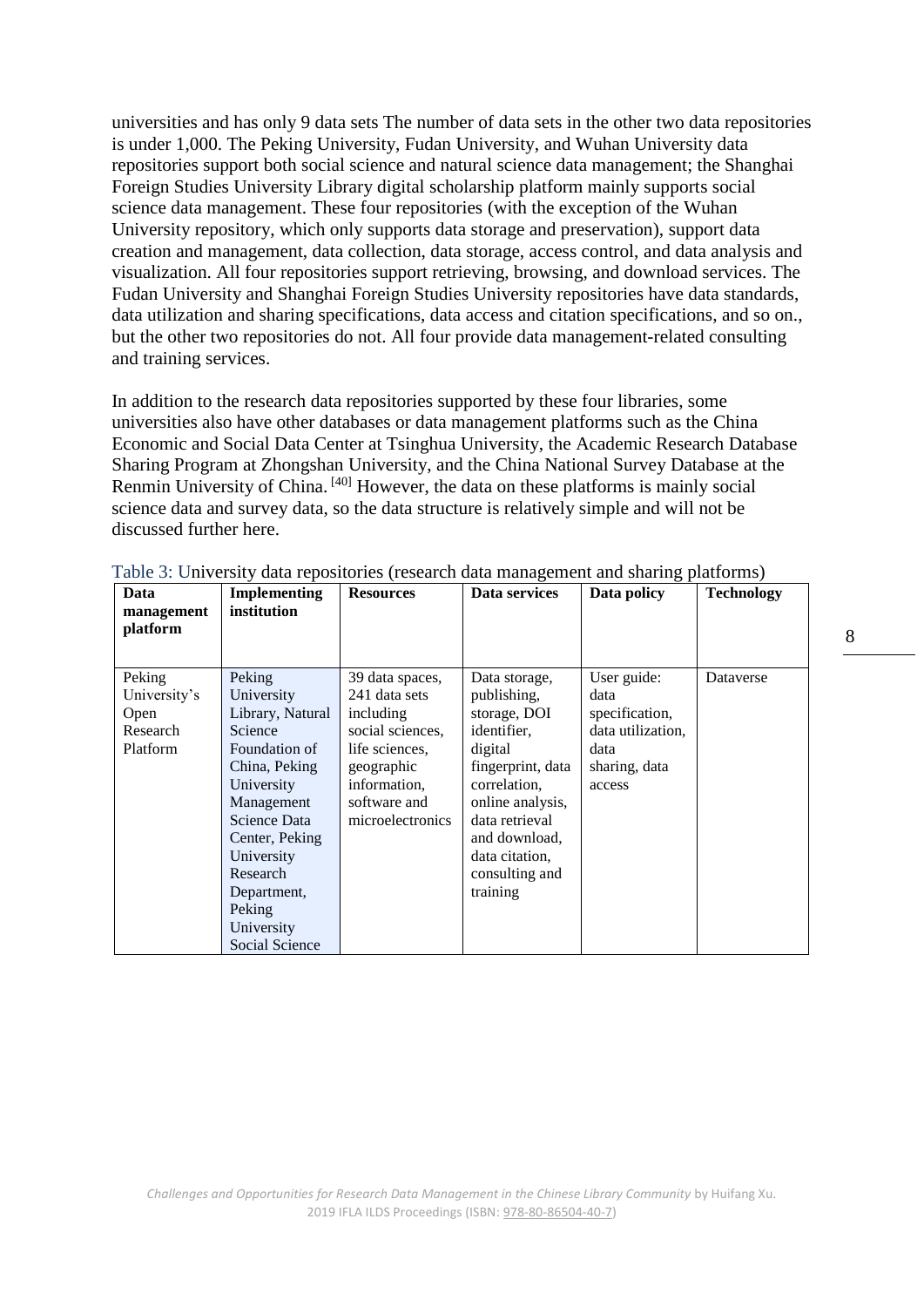| Social<br>Science Data<br>Platform at<br>Fudan<br>University<br>Wuhan                                    | Data Research<br>Center of Social<br>Sciences, Fudan<br>University<br>Wuhan | 152 data spaces,<br>645 data sets in<br>social sciences.<br>earth and<br>environmental<br>sciences,<br>pharmaceutical<br>health and life<br>sciences<br>9 data sets in life | Data collection<br>and integration,<br>data storage,<br>data<br>publication,<br>data verification<br>and<br>transformation,<br>online analysis,<br>data exchange<br>and harvesting,<br>data retrieval<br>and download,<br>data-related<br>paper<br>publishing,<br>consulting and<br>training<br>services<br>Data | None<br>Specifications                                                                                                                                        | Dataverse<br><b>DSpace</b> |
|----------------------------------------------------------------------------------------------------------|-----------------------------------------------------------------------------|-----------------------------------------------------------------------------------------------------------------------------------------------------------------------------|------------------------------------------------------------------------------------------------------------------------------------------------------------------------------------------------------------------------------------------------------------------------------------------------------------------|---------------------------------------------------------------------------------------------------------------------------------------------------------------|----------------------------|
| University<br>Research<br>Data<br>Management<br>Platform                                                 | University<br>Library                                                       | sciences, social<br>sciences                                                                                                                                                | submission,<br>preservation,<br>data retrieval<br>and access                                                                                                                                                                                                                                                     | of data<br>submission,<br>organization,<br>preservation,<br>sharing and<br>use, general<br>and discipline<br>metadata<br>standards, and<br>indexing<br>system |                            |
| Shanghai<br>International<br><b>Studies</b><br>University<br>Digital<br>Academic<br>Research<br>Platform | Shanghai<br>International<br><b>Studies</b><br>University<br>Library        | 1,042 data<br>spaces, 5,108<br>data sets in<br>social sciences                                                                                                              | Specifications<br>of data storage,<br>handle<br>identifier, data<br>sharing, online<br>analysis, data<br>cite, data<br>retrieval and<br>download,<br>training guide                                                                                                                                              | None                                                                                                                                                          | Dataverse                  |

#### **Journal data publishing based on the data paper publishing mode**

In recent years, China's pioneers in data paper publishing are three data journals. *China Science Data* (Chinese and English Online Edition) is sponsored by the Computer Network Information Center of the Chinese Academy of Sciences. In 2015<sup>[41]</sup>, it became China's first academic journal for the publication of research data in multidisciplinary fields. The *Journal of Global Change Data*, hosted by the Institute of Geographical Resources of the Chinese Academy of Sciences started in 2017<sup>[42]</sup>, relies on the "Global Changes Research Data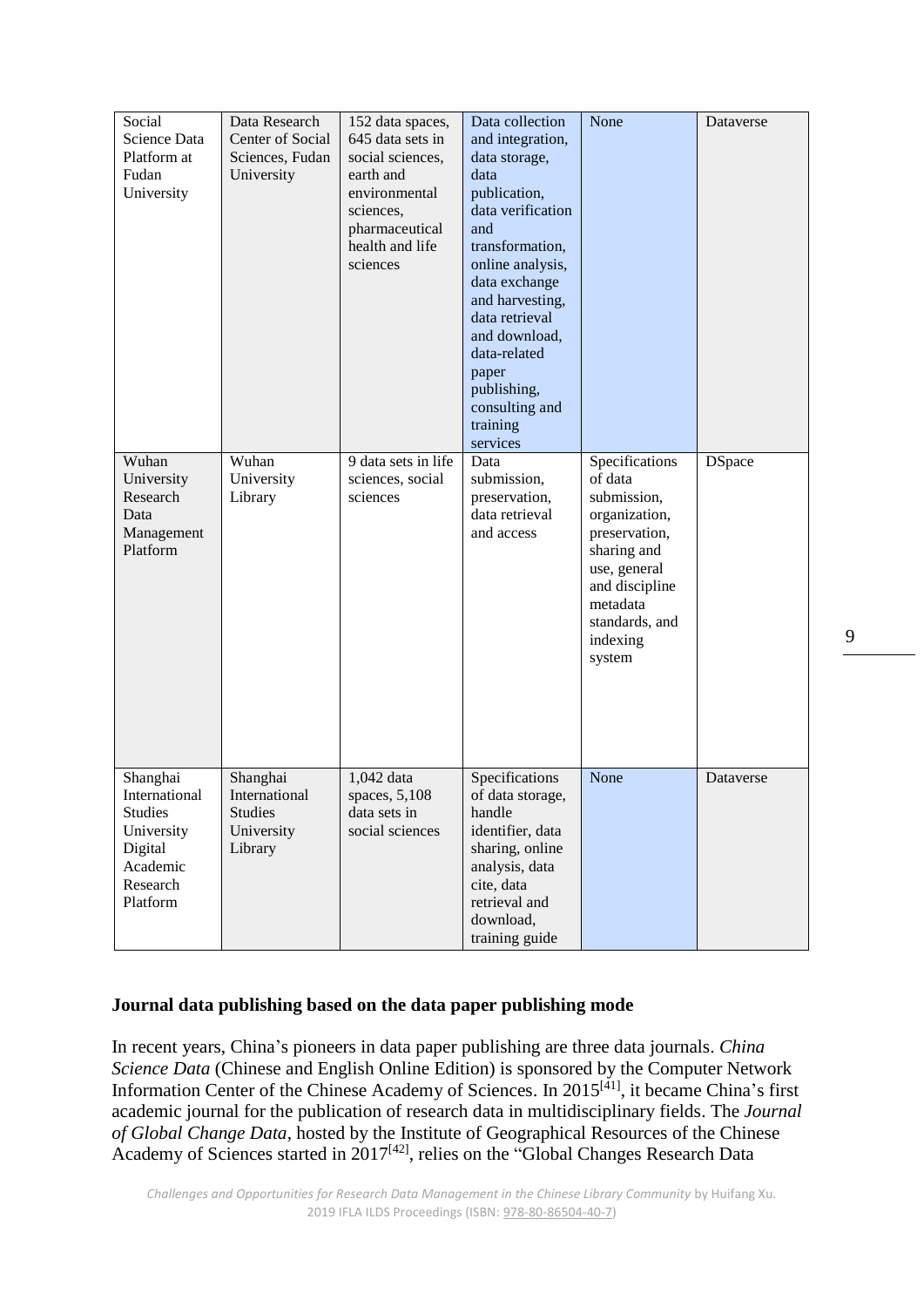Publishing System" and together, the journal and the system conduct correlative publication of metadata, entity data, and data papers. In 2018, the International Digital Earth Society, the Institute of Remote Sensing and Digital Earth of the Chinese Academy of Sciences, and the British Taylor & Francis Publishing Group jointly began publishing an international academic journal, *Big Earth Data*<sup>[43]</sup>, an open access journal that relies on the strategic pilot science project at the Chinese Academy of Sciences entitled "Earth Big Data Science Engineering." There are some other journals setting up special articles or columns for data papers or publishing paper data but these are beyond the scope of this article.

The National Standard for Information Technology Research Data Citation [44] was issued in 2018 by The National Standardization Management Committee, which mandates that research data should be cited in a standardized manner by peers in academic papers.

#### **SWOT analysis and recommendations for data management and sharing services in the Chinese library community**

The data service paths of domestic libraries are mainly five types: (1) research data management platform based on data curation life cycle, such as the data management platforms at Peking University, Fudan University, and Wuhan University introduced above; (2) data resource discovery system such as the "Shuimu Search" discovery system based on Primo at Tsinghua University Library<sup>[45]</sup> (in addition to traditional resource types, it integrates data sources such as research datasets, statistical datasets, maps, audiovisual materials, and so on); (3) data management-related consulting and training services (Peking University Library, for example, provides data management consulting services) $[46]$ ; (4) data visualization services such as the data analysis software and data analysis services $[47]$ provided by the Chinese University of Hong Kong; (5) open access data navigation services (the Library of Chinese Academy of Sciences, for example, provides integrated navigation for a large number of data platforms, journals, official statistics, and open access data of international organizations)<sup>[48]</sup>.

Compared with the data management and sharing service paths of some foreign libraries, the research data management platform service of Chinese libraries emphasize platform-based data management and utilization more, while foreign library platform such as the Data Conservancy at the Johns Hopkins University (JHU) Library <sup>[49]</sup> emphasize its function as a data curation and management infrastructure. The JHU platform has software for metadata capture, data organization and description, and data visualization such as Rmap, Fedora API-X, and packaging, specifications. Consulting and training services of domestic libraries are more focused on data policies, open data access, data rights, data intellectual property, data licensing, instead of data management plans and data curation infrastructure. Some data service practices, like the data management services for the pre-research, middle and postresearch stages provided by York University;<sup>[50]</sup> the DOI registration service provided by the German National Science and Technology Library;<sup>[51]</sup> and the German National Library of Medicine data storing service in the Dryad data knowledge base, <sup>[52]</sup> are rarely carried out the same good by Chinese libraries.

Based on summary of research data publishing and sharing in China presented above, external opportunities and challenges for data management and sharing services in the Chinese library community are analyzed. Opportunities include: (1) Research and innovation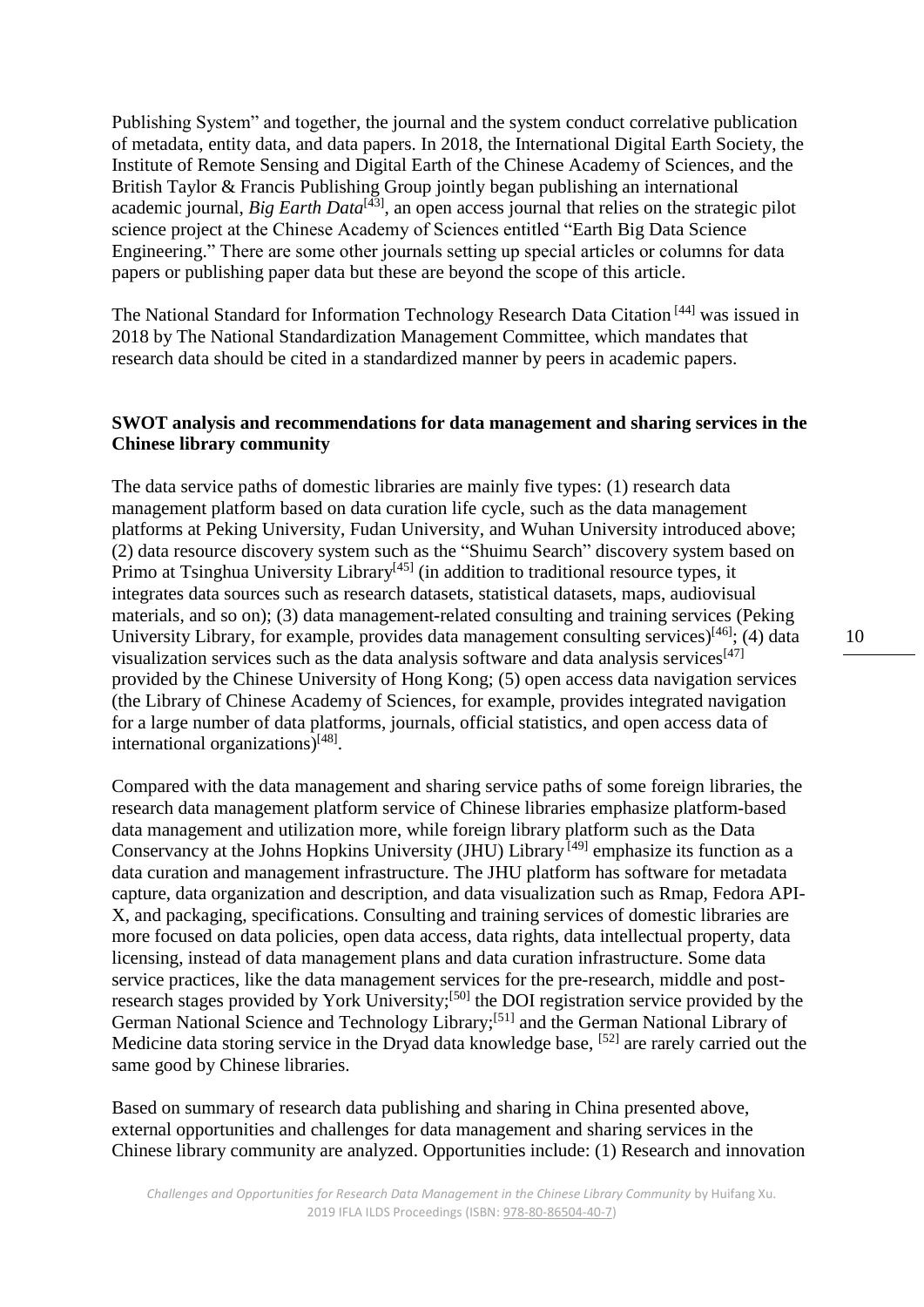needs: Scientific and technological innovation is increasingly dependent on the comprehensive analysis of research data. (2) The demand for China's research today: China's research data growth spurt, But China has only started shortly in the managing and sharing of research data, compared with the management and sharing of research data in developed countries such as those in Europe and in the United States. (3) China attaches importance to data management and the release of the "Research Data Management Measures" reflects the importance China attaches to the development of research data management and sharing capabilities. (4) Developing opportunity: The research data repository of research institutions affiliated with libraries has not been implemented widely; the management of research data at many universities and research institutions has not yet started or has only just started in a short time and there is an urgent need to establish or further improve institutional data repositories.

The challenges include: (1) the library playing a central role in the implementation of research data management has not been recognized at the top administrative level. For example, the implementation unit of the eight research data management and service sharing platforms mentioned above are the IT departments at the research institutions. As another non-library example, the "Research data Management and Open Sharing Measures of the Chinese Academy of Sciences (Trial)" indicates that the designated legal entities, the research institutions, are the responsible units for data collection, processing and sorting, and regular publication of catalogues. The Academy Science Data Center is a professional unit specializing in research data management and open sharing and is responsible for integration of data, research data classification, data processing and analysis, and establishing a technical platform and service system for open data sharing. (2) Libraries are not adequately prepared for transforming their service models for the new research paradigm: Chinese librarians have published a large number of papers about digital humanities, digital scholarship, and research data management in recent years, but there is not a strong voice or agile implementation plan for data services emerging from the domestic library community and few libraries have responded quickly by making great pilot cases for data services.

The internal advantages and disadvantages of data management and sharing services in the Chinese library community are analyzed. The advantages include: (1) the library community realizes that research data management is a new area of service growth, and some libraries are actively carrying out data research and data services practices. (2) Libraries have proven experience in information organization, management and service development. For example, academic libraries have experience in establishing institutional repositories, and research data is only one more type of information resource which could be managed in a repository. (3) Libraries have experience in information infrastructure development, management, and operation. Most libraries already have a large amount of local data, systems, and applications to be maintained. (4) There are many commercial platforms available for data sharing services, such as the Ex Libris Esploro research repository, Dataverse, or DSpace. The disadvantages include: (1) The domestic library community has no corresponding strategic deployment and implementation steps for data services to support the new research or new learning paradigms. (2) Libraries have not yet identified their role and positioning within the existing research data management system. (3) Lack of research data management talent in domestic libraries: Data literacy has just started in recent years and most of research data management staffs have a background in library science, information management, or computer science and qualified top talent refuse to enter the low-paying library profession.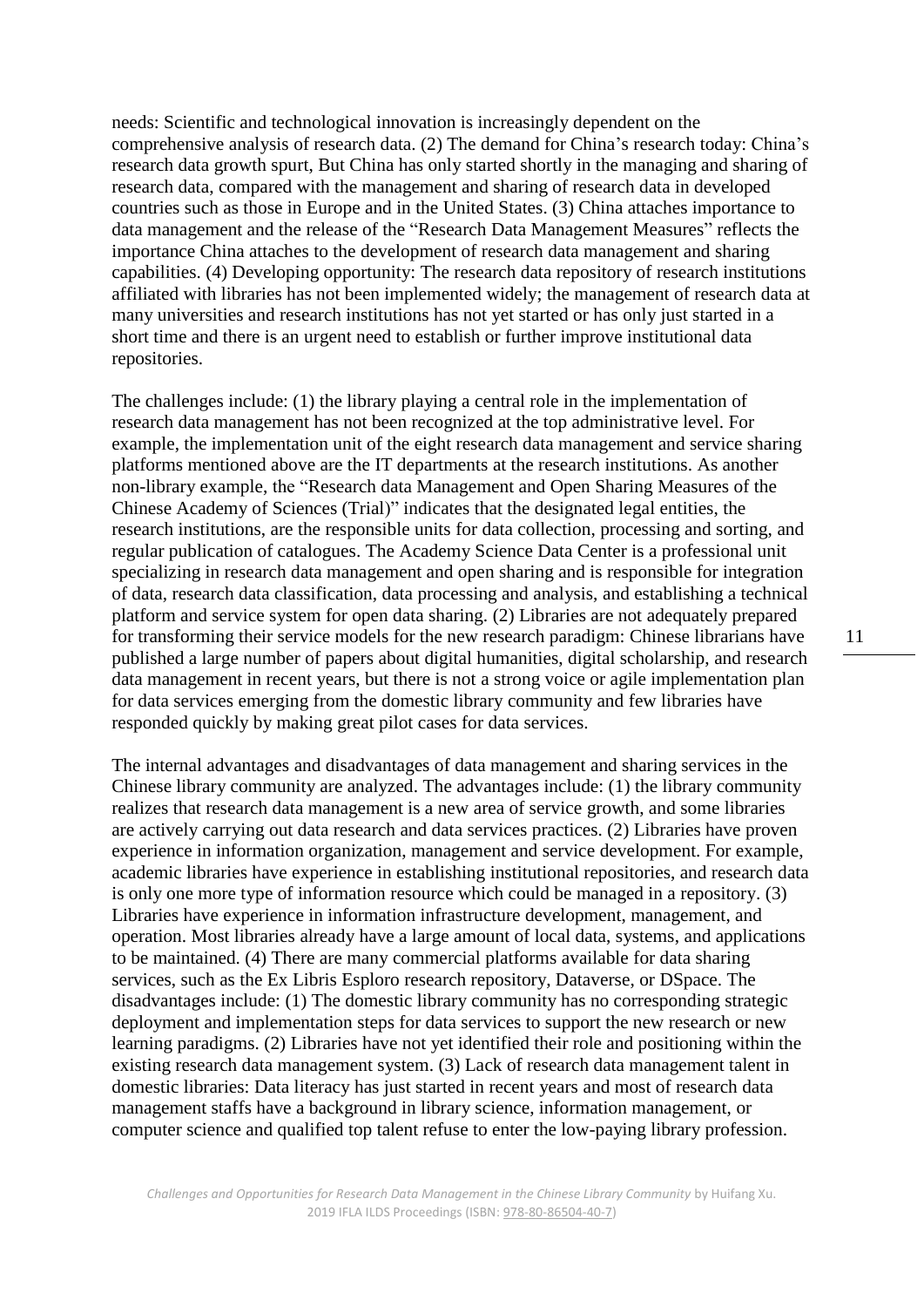Based on the status of Chinese research data publishing and the current data management service environment, the following recommendations are proposed for the implementation of data management services by the Chinese library community:

(1) Strengthen dialogue with stakeholders: Library alliances, such as the China Academic Library and Information System (CALIS), the Chinese National Science and Technology Library (NSTL), provincial and municipal library alliances, should actively engage in dialogues with top administrators to make them aware of the library's professional advantages in data management. Meanwhile, they should develop a convincing strategic deployment and implementation plan for data management and sharing services.

(2) Research priorities: Continue with research and analysis in multiple areas such as data management policies and measures undertaken by research funding institutions and research institutions as well as domestic and foreign research data management mechanisms and systems, domestic and international research data management platforms, data repositories, and implementation paths for library research data management.

(3) Priority to consulting and training services: Based on existing conditions, establish a virtual part-time or full-time data management and service team to provide corresponding services for data policies, data intellectual property, data publishing, data standard specifications, data usage and citation, or improving instructions for existing data repositories and research data centers.

(4) Data discovery and access services priority: Establish open data navigation, integrate data management and analysis tools, make efforts to become a service node for the large research data centers, and provide users with one-stop data discovery, correlation, and access services by making data localized and by authorizing data services.

(5) Establish data repository: According to the current policy, entities such as research institutions are the main bodies for data management implementation and are responsible for data collection, production, processing, and long-term preservation. Chinese libraries should actively seek cooperation with institutional research projects, receive tasks as collaborators with researchers, to begin playing a core role in development of data repositories, and provide consultation services for project data management plans, data processing, publishing, data preservation, and data rights scenarios.

(6) Establish domain subject digital scholarship platforms: Building on existing data repositories, libraries should establish digital scholarship platforms or develop digital research ecosystems in specific areas. Such platforms should support data discovery and data correlation, provide data analysis tools and software, support online data analysis, and have interactive functions such as supporting collaborative research processes and sharing of data.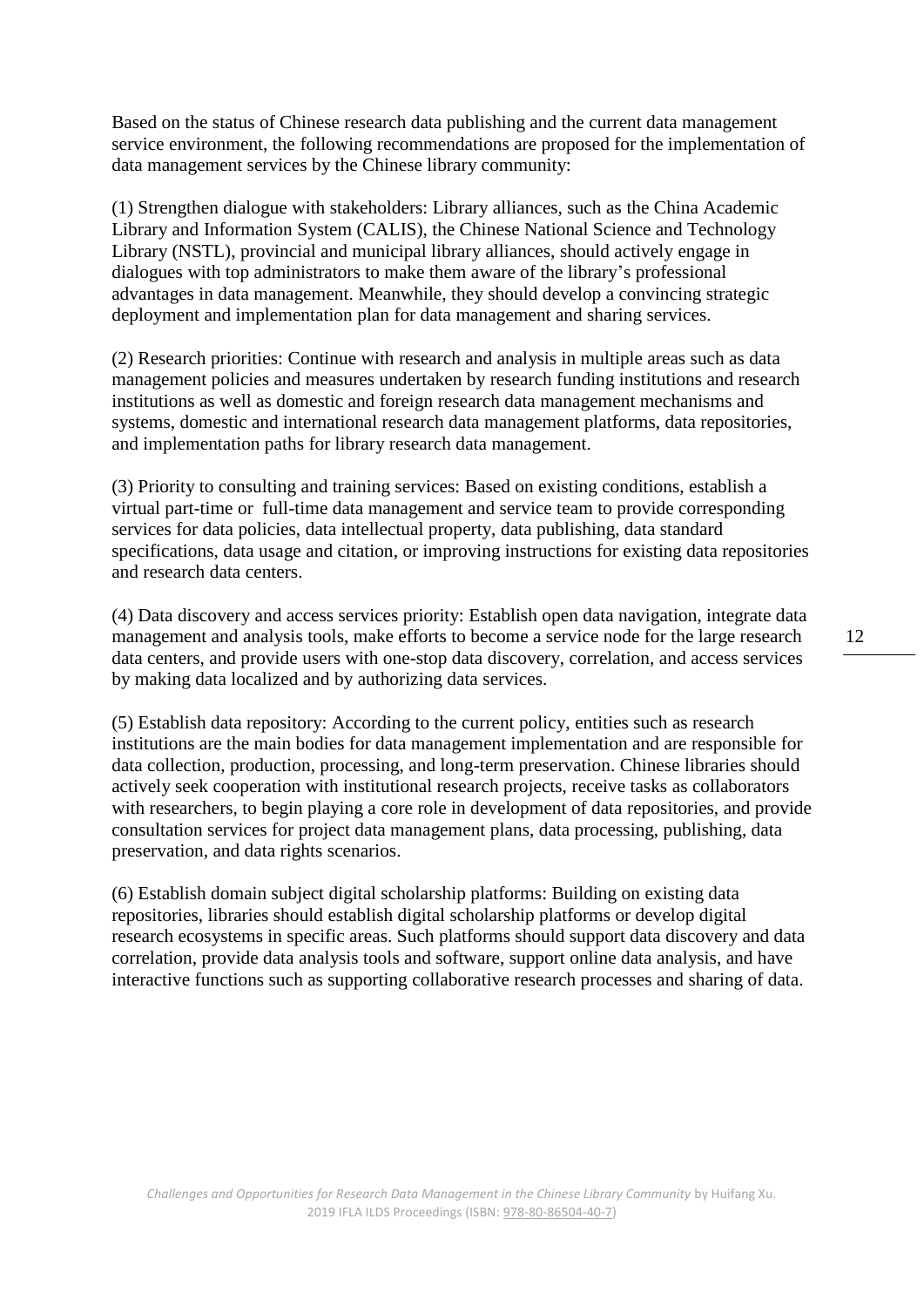## **References**

1. CODATA (2019). China. Retreived from <http://www.codata.org/china>

2. Ministry of Science and Technology of the People's Republic of China (2019). Research Data Sharing Project. Retrieved from [http://www.most.gov.cn/ztzl/kjzg60/kjzg60hhcj/kjzg60jcyj/200909/t20090911\\_72832.htm](http://www.most.gov.cn/ztzl/kjzg60/kjzg60hhcj/kjzg60jcyj/200909/t20090911_72832.htm)

3. Wenming, X., Cheng, H. (2019). Openness is the normal, and openness is the exception— Interpretation of research data sharing and utilization in research data management measures. *Library Tribune, 39*(1), 121-128.

4. Ministry of Science and Technology of the people's Republic of China (2019). Outline of National Medium- and Long-Term Science and Technology Development Plan. Retrieved from [http://www.most.gov.cn/mostinfo/xinxifenlei/gjkjgh/200811/t20081129\\_65774.htm](http://www.most.gov.cn/mostinfo/xinxifenlei/gjkjgh/200811/t20081129_65774.htm)

5. Ministry of Science and Technology of the People's Republic of China (2019). Notice on the work of data transfer in the 973 program resource and environment field [. Retrieved from [http://www.most.gov.cn/mostinfo/xinxifenlei/fgzc/Gfxwj/gfxwj2009/200912/t20091221\\_747](http://www.most.gov.cn/mostinfo/xinxifenlei/fgzc/Gfxwj/gfxwj2009/200912/t20091221_74795.htm) [95.htm](http://www.most.gov.cn/mostinfo/xinxifenlei/fgzc/Gfxwj/gfxwj2009/200912/t20091221_74795.htm)

6. China Meteorological Administration (2019). China Meteorological Administration Decree No. 4 "Measures for the Management of Meteorological Data Sharing". Retrieved from [http://www.cma.gov.cn/2011zwxx/2011zflfg/2011zbmgz/201110/t20111027\\_135170.html](http://www.cma.gov.cn/2011zwxx/2011zflfg/2011zbmgz/201110/t20111027_135170.html)

7. Ministry of Land and Resources (2019). Notice of the Ministry of Land and Resources on Printing and Distributing the Interim Measures for the Administration of Land and Resources Data]. Retrieved from [http://f.mlr.gov.cn/201702/t20170206\\_1437125.html](http://f.mlr.gov.cn/201702/t20170206_1437125.html)

8. State Oceanic Administration (2019). The National Oceanic Administration continues to maintain a list of valid normative documents. Retrieved from <http://www.soa.gov.cn/soa/rootfiles/2011/02/12/1295857792802121-1297230317768268.doc>

9. State Oceanic Administration (2019). Hydrological and Water Resources Research Data Sharing Management Measures. Retrieved from [http://www.soa.gov.cn/soa/rootfiles/2011/02/12/1295857792802121-](http://www.soa.gov.cn/soa/rootfiles/2011/02/12/1295857792802121-1297230317768268.Doc) [1297230317768268.Doc](http://www.soa.gov.cn/soa/rootfiles/2011/02/12/1295857792802121-1297230317768268.Doc)

10. China Meteorological Administration (2019). Meteorological Information Service Management Measures]. Retrieved from [http://www.cma.gov.cn/2011xwzx/2011xqxxw/2011xqxyw/201504/t20150428\\_280648.html](http://www.cma.gov.cn/2011xwzx/2011xqxxw/2011xqxyw/201504/t20150428_280648.html)

11. National Important Products Traceability System (2019). The Action Plan for Promoting Big Data Development (Guo Fa [2015] No. 50). Retrieved from <http://www.zyczs.gov.cn/html/xzfg/2018%20/9/1536891571437.html>

12. OEOFO (2019). The Marine Ecological Environment Monitoring Data Sharing Service Program (Trial) was released. Retrieved from <http://www.oeofo.com/news/201512/31/list154658.html>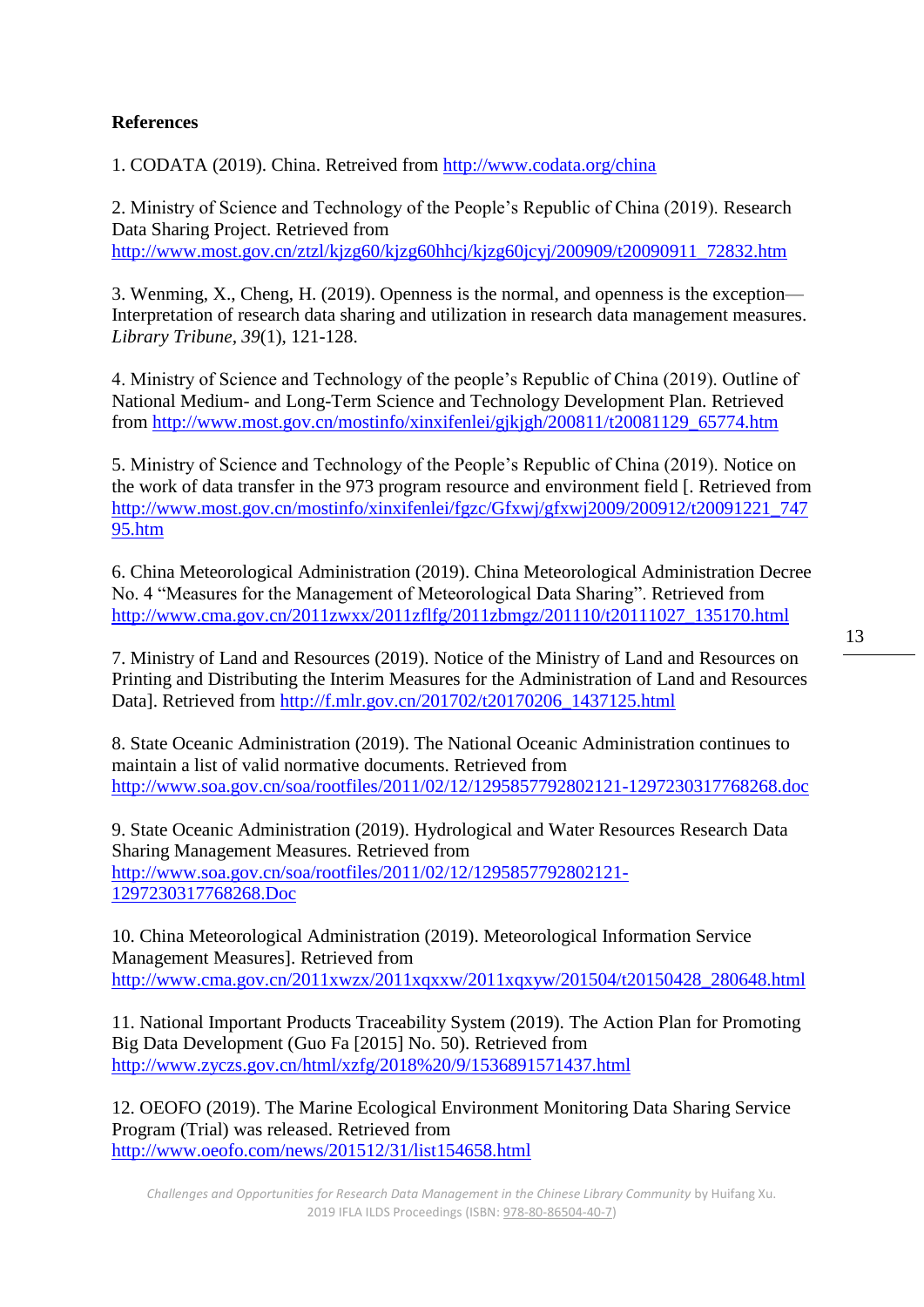13. Ministry of Agriculture (2019). Implementation comments of the Ministry of Agriculture on promoting the development of agricultural and rural big data. Retrieved from [http://jiuban.moa.gov.cn/zwllm/tzgg/tz/201512/t20151231\\_4972005.htm](http://jiuban.moa.gov.cn/zwllm/tzgg/tz/201512/t20151231_4972005.htm)

14. Government of China (2019). The Office of the State Council issued the "Guiding Opinions on Promoting and Regulating the Development of Big Data Applications for Health Care"]. Retrieved from http://www.gov.cn/xinwen/2016- 06/24/content\_5085211.htm

15. Ministry of Land and Resources (2019). Notice of the Ministry of Land and Resources on Printing and Distributing Implementation Opinions on Promoting the Development of Big Data Applications for Land and Resources. Retrieved from http://www.yzx.gov.cn/5350/5351/5385/ Content\_2252354.html

16. Ministry of Transport (2019). Implementation comments of the General Office of the Ministry of Transport on promoting the open sharing of data resources in the transportation industry. Retrieved from http://zizhan.mot.gov.cn/zfxxgk/bnssj/kjs /201609/t20160902\_2083604.html

17. Government of China (2019). Notice of the State Council on Printing and Distributing the Interim Measures for the Administration of Government Information Resources Sharing. Retrieved from [http://www.gov.cn/zhengce/content/2016-09/19/content\\_5109486.htm](http://www.gov.cn/zhengce/content/2016-09/19/content_5109486.htm)

18. Government of China (2019). Interim Measures for the Administration of Satellite Remote Sensing Data for Major Projects of High Resolution Earth Observation Systems. Retrieved from<http://www.sxgfgb.gov.cn/zhengcefagui/1441.html>

19. Wemedia (2019). The State Oceanic Administration issued: "China Polar Expedition Data Management Measures". Retrieved from <http://wemedia.ifeng.com/53952364/wemedia.shtml>

20. General Office of the State Council (2019). Notice of the General Office of the State Council on Printing and Distributing Research Data Management Measures. Retrieved from <http://baijiahao.baidu.com/s?id=1596631314561954920&wfr=spider&for=pc>

21. Chinese Academy of Science (2019). Chinese Academy of Sciences Research Data Management and Open Sharing Method. Retrieved from [http://m.cas.cn/tzgg1/201902/t20190220\\_4679797.html](http://m.cas.cn/tzgg1/201902/t20190220_4679797.html)

22. Si Li, S. (2017). *Theory and practice of research data management and sharing*. Wuhan: Wuhan University Press: 85-119.

23. Sciping (2019). National Science and Technology Resource Sharing Service Platform (updated in 2019, 20 National Science Data Centers and 30 National Biomass and Experimental Materials Resource Banks). Retrieved from <https://www.sciping.com/29306.html>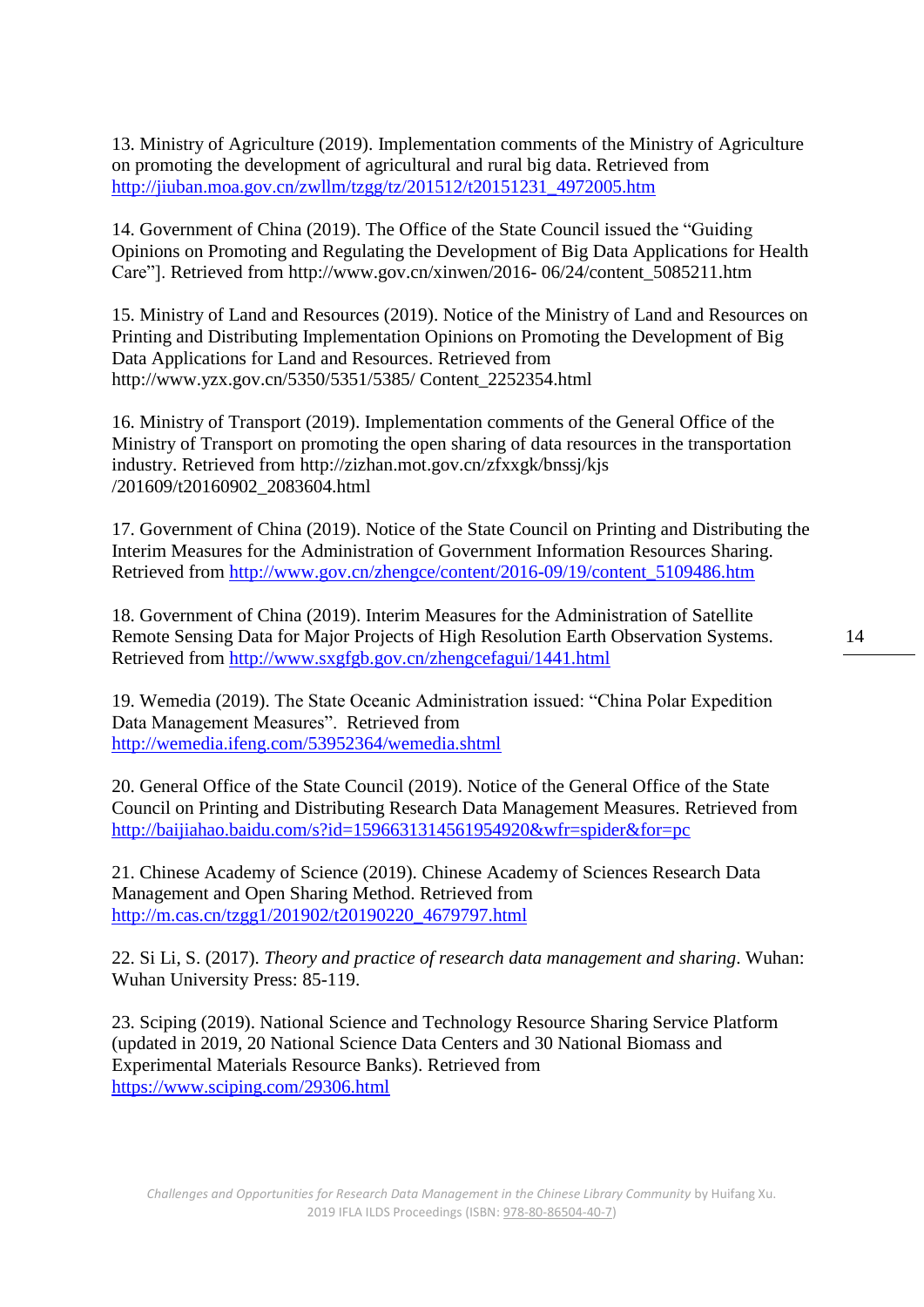24. Zhang, X, Lin, Z, Liu, F. (2014). *Interoperability of research data and literature/CODATA China National Committee. Research activities in the era of big data.* Beijing: Science Press: 149-158.

25. National Population and Health Sciences Data Sharing Service Platform . [http://www.ncmi.cn.](http://www.ncmi.cn/)

26. National Earth System Science Data Sharing Service Platform (2019). [http://www.geodata.cn](http://www.geodata.cn/)

27. National Forestry Science Data Sharing Service Platform. [http://www.cfsdc.org](http://www.cfsdc.org/)

28. National Agricultural Science Data Sharing Service Platform. [http://www.agridata.cn](http://www.agridata.cn/)

29. National Seismological Data Sharing Service Platform. [http://data.earthquake.cn](http://data.earthquake.cn/)

30. National Meteorological Science Data Sharing Service Platform. [http://data.cma.cn](http://data.cma.cn/)

31. National Basic Science Data Sharing Service Platform. [http://www.nsdata.cn](http://www.nsdata.cn/)

32. National Marine Science Data Sharing Service Platform. [http://mds.nmdis.org.cn](http://mds.nmdis.org.cn/)

33. National Earth System Science Data Center (2019). Introduction to the National Science and Technology Basic Conditions Platform. Retrieved from <http://www.geodata.cn/aboutus.html>

34. DCC (2019). DCC Curation Lifecycle]. Retrieved from <http://www.dcc.ac.uk/resources/curation-lifecycle-model>

35. UK Data Service (2019). Research Date Lifecycle. Retrieved from <https://www.ukdataservice.ac.uk/manage-data/lifecycle.aspx>

36. Peking University (2019). Peking University Open Research Data Platform].. Retrieved from<http://opendata.pku.edu.cn/>

37. Fudan University (2019). Social Science Data Platform of Fudan University. <https://dvn.fudan.edu.cn/home/>

38. Wuhan University (2019). University Research Data Sharing Platform. Retrieved from <http://www.lib.whu.edu.cn/kxsj/>

39. Shanghai Foreign Studies University (2019). Shanghai Foreign Studies University Digital Academic Service Platform. Retrieved from <https://datam.shisu.edu.cn/home/>

40. Zhou L., et al. (2017), Investigation and analysis of research data management services in university libraries in China. *Library and Information Service, 61*(20), 77-86.

41. China Science Data Retrieved from [http://csdata.org/.](http://csdata.org/)